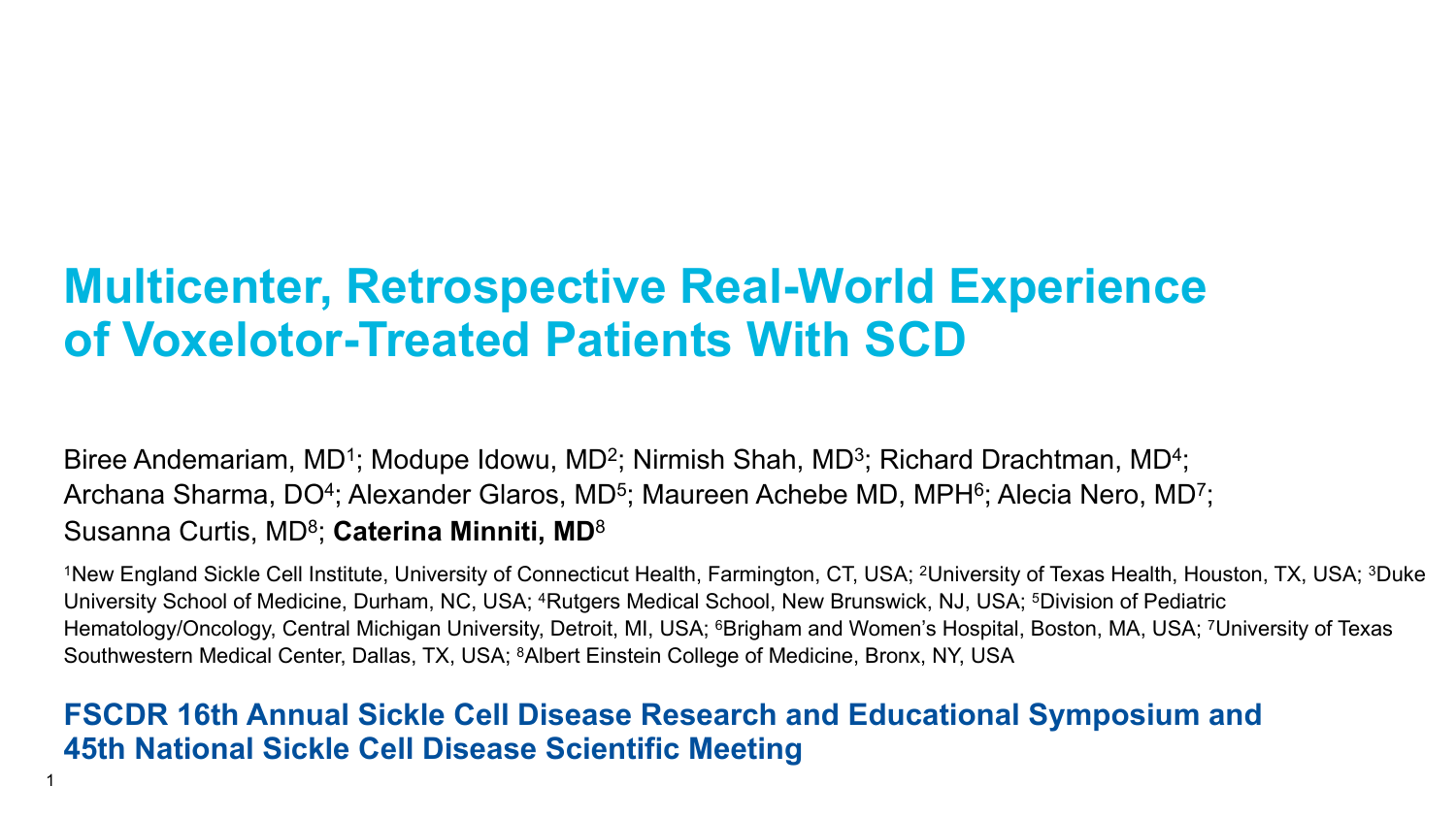#### **Disclosures**

**Biree Andemariam:** Consultant, advisory board: Agios, Aruvant, Bluebird Bio, CRISPR, Emmaus, Forma Therapeutics, Global Blood Therapeutics, Hemanext, Novartis, Novo Nordisk, Sanofi Genzyme, Shenox, Terumo BCT, Vertex; research funding: Forma Therapeutics, Global Blood Therapeutics, Hemanext, Imara, Novartis

**Modupe Idowu:** Research funding: Pfizer, Ironwood, Forma Therapeutics; advisory board: Novartis; advisory board, speaker: Global Blood Therapeutics

**Nirmish Shah:** Speaker, research funding, consultant: Global Blood Therapeutics; speaker, research funding: Novartis; consultant: Bluebird Bio, CSL Behring; speaker: Alexion

**Richard Drachtman:** Speaker, consultant: Global Blood Therapeutics; consultant: Bluebird Bio, Agios

**Archana Sharma:** Nothing to disclose

**Alexander Glaros:** Advisory board: Global Blood Therapeutics

**Maureen Achebe:** Advisory board: Fulcrum Therapeutics, Pharmacosmos

**Alecia Nero:** Consultant: Global Blood Therapeutics, Editas Medicine, Bluebird Bio, Novartis

**Susanna Curtis:** Consultant: Global Blood Therapeutics

**Caterina Minniti:** Consultant, advisory board: Global Blood Therapeutics, Novartis, Novo Nordisk, Roche, Forma Therapeutics, Agios, Chiesi, Emmaus Life Sciences, Sanguine Bio, Sangamo, CSL Behring, Bluebird Bio

Medical writing and editorial assistance were provided by Healthcare Consultancy Group (funded by Global Blood Therapeutics).

This study was supported by Global Blood Therapeutics.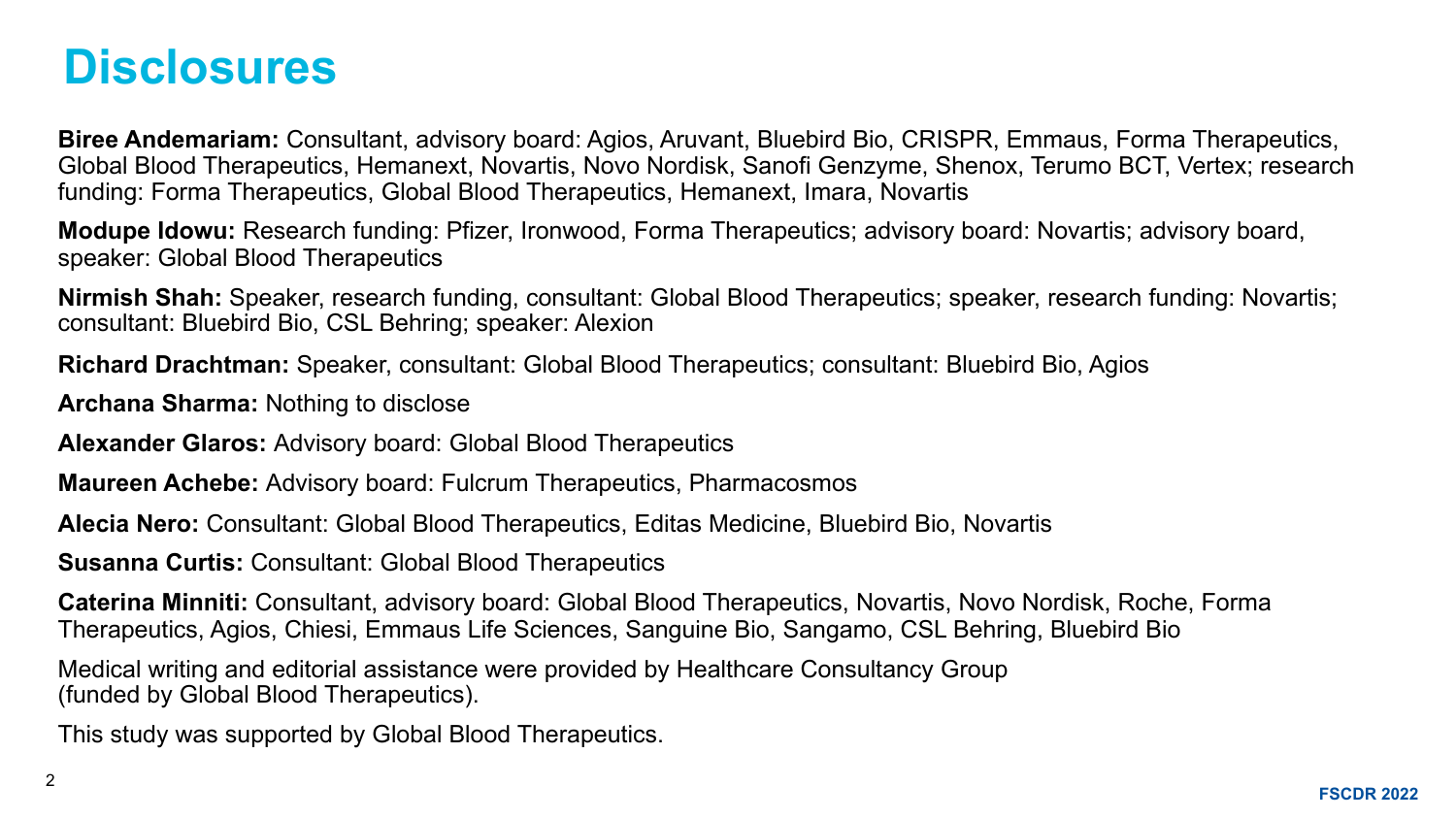# **Background**

- Sickle cell disease (SCD) is characterized by the polymerization of sickle hemoglobin (HbS) in the deoxygenated state.1,2
	- HbS polymerization causes sickling of red blood cells that leads to hemolysis, anemia, and vaso-occlusion.1,2
- Voxelotor is a first-in-class HbS polymerization inhibitor that reversibly binds to hemoglobin (Hb) and stabilizes Hb in the oxygenated state.  $3,4$ 
	- Approved by the US Food and Drug Administration for the treatment of SCD in patients aged ≥4 years and in the European Union and United Arab Emirates for patients aged ≥12 years.<sup>5,6</sup>
- Initial approval of voxelotor was based on results from the phase 3 HOPE trial, in which voxelotor-treated adolescents and adults with SCD achieved a significantly increased level of Hb and decreased markers of hemolysis compared with placebo-treated patients.<sup>4</sup>
- This real-world study expands upon our understanding of the safety and efficacy of voxelotor in clinical practice, complementing results observed in the pivotal HOPE trial.

<sup>1.</sup> Kato GJ, et al. Nat Rev Dis Primer. 2018;4:18010. 2. Ware RE, et al. Lancet. 2017;390(10091):311-323 3. Estepp JH, et al. Am J Hematol. 2018;93:326-329. 4. Vichinsky E, et al. N Engl J Med. 2019;381(6):509-519. 5. Oxbryta Prescribing Information. Global Blood Therapeutics; December 2021. 6. Global Blood Therapeutics. Accessed February 16, 2022. https://www.globenewswire.com/en/newsrelease/2022/02/16/2386014/37049/en/European-Commission-Approves-Oxbryta-voxelotor-for-the-Treatment-of-Hemolytic-Anemia-in-Patients-with-Sickle-Cell-Disease-Age-12-Years-and-Older.html#:~:text=In%20November%202019%2C%20the%20U.S.,of%20age%20and%20older%20.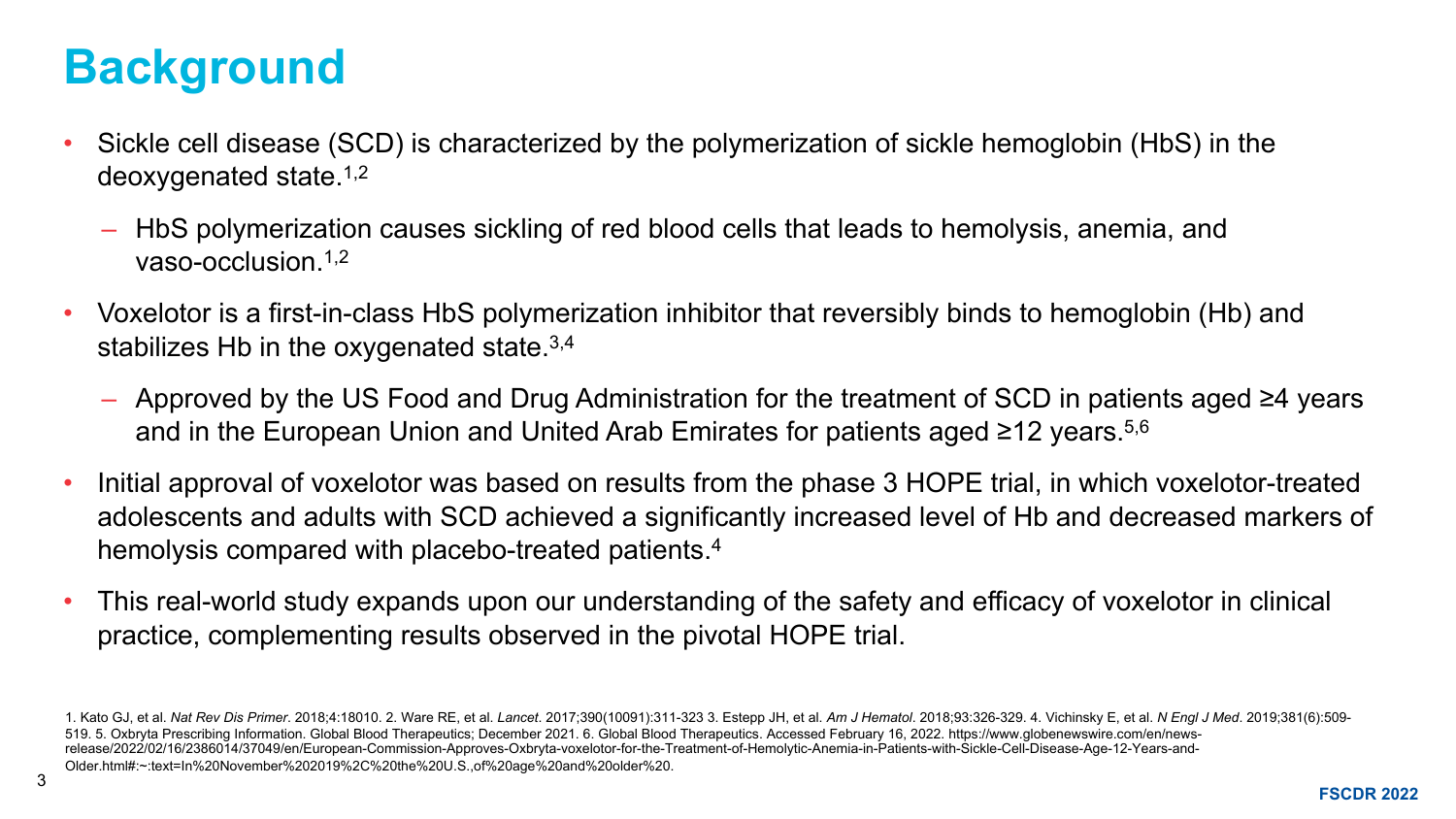#### **Objective**

• The Retrospective Study to Evaluate Outcomes in Patients With Sickle Cell Disease Treated With Oxbryta (RETRO) aims to characterize real-world safety and effectiveness of voxelotor in adults and adolescents with SCD treated with voxelotor as part of their usual care.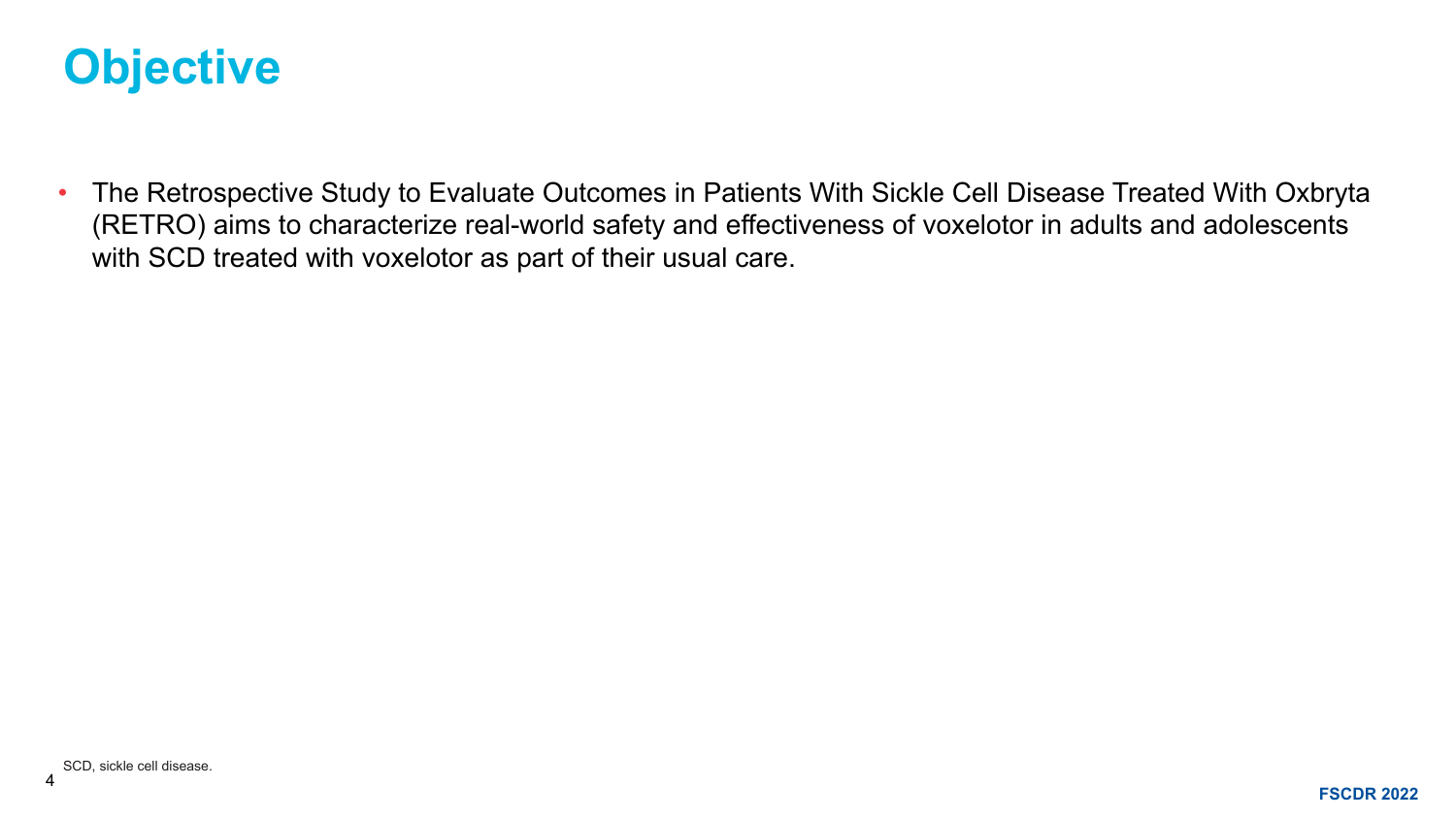#### **Methods**

5

- RETRO is a post-marketing study (NCT04930328) that included voxelotor-treated patients from 9 clinical sites in the United States.<sup>1</sup>
- Patients with SCD aged ≥12 years who received voxelotor for ≥2 consecutive weeks were included.
- Laboratory and clinical data were collected retrospectively from patients' medical records from 1 year before and up to 1 year after the first voxelotor dose.

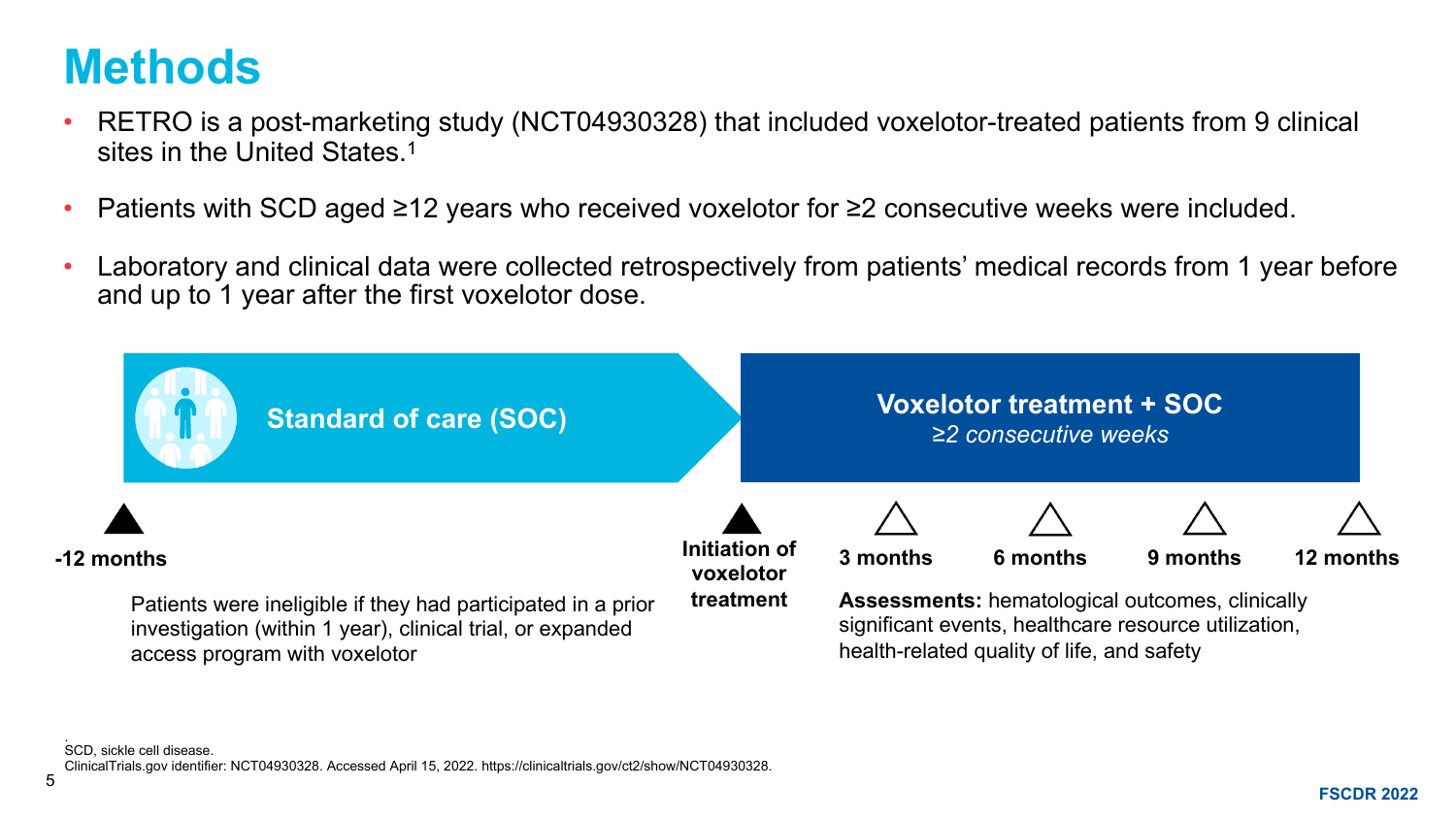# **Results: Patient Demographics**

|                                                                                                                                                         | Patients (N=216) <sup>a</sup>                  |                                                             | Patients (N=216) <sup>a</sup>      |
|---------------------------------------------------------------------------------------------------------------------------------------------------------|------------------------------------------------|-------------------------------------------------------------|------------------------------------|
| Age, years<br>Mean (SD)<br>Range                                                                                                                        | 33.5(14.2)<br>12, 71                           | Patient insurance, n (%)<br>Private<br>Medicaid<br>Medicare | 94 (43.5)<br>75 (34.7)<br>36(16.7) |
| Patients per age group, n (%)<br>31(14.4)<br><18 years<br>136(63.0)<br>18 to $<45$ years<br>43 (19.9)<br>45 to $<65$ years<br>6(2.8)<br>$\geq 65$ years | <b>Medicaid &amp; Medicare</b><br>Self-insured | 7(3.2)<br>2(0.9)                                            |                                    |
|                                                                                                                                                         |                                                | <b>Baseline Hb, g/dL</b><br>Mean (SD)<br>Range              | 7.8(1.5)<br>4.3, 13.5              |
| Sex, $n$ $\left(\% \right)$<br>Male<br>Female                                                                                                           | 96 (44.4)<br>120(55.6)                         | Patient baseline Hb, n (%)<br>$<$ 7 g/dL                    | 60(27.8)                           |
| HbS genotype, n (%)<br>199(92.1)<br><b>HbSS</b><br>10(4.6)<br>$HbS\beta$ <sup>0</sup><br>3(1.4)<br>$HbS\beta^+$<br>2(0.9)<br><b>HbSC</b><br>Other       | 7 to 10.5 g/dL<br>$>10.5$ g/dL                 | 140 (64.8)<br>9(4.2)                                        |                                    |
|                                                                                                                                                         | 1(0.5)                                         | Concomitant HU, n (%)<br><b>Yes</b><br><b>No</b>            | 147(68.1)<br>68 (31.5)             |

aMissing data: HbS genotype (n=1); patient insurance (n=2); patient baseline Hb (n=7); concomitant HU (n=1).

Hb, hemoglobin; HbŠ, sickle hemoglobin; HbSC, hemoglobin SC disease; HbSβ+, sickle beta plus thalassemia; HbSβ<sup>0</sup>, sickle beta zero thalassemia; HbSS, homozygous for sickle hemoglobin gene; HU, hydroxyurea; SD, standard deviation.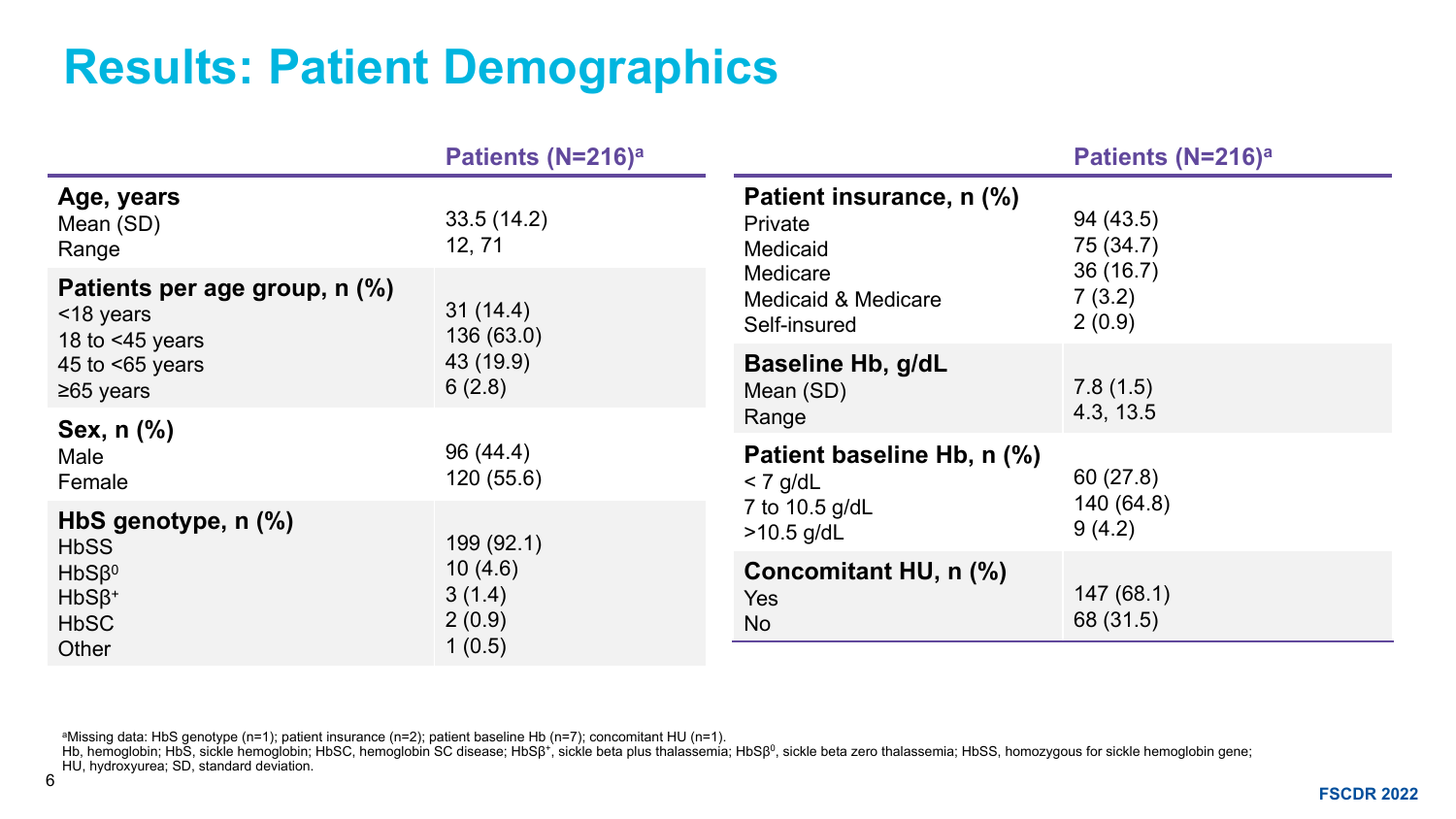## **Results: Voxelotor Administration**

|                                                                                                                                                          | <b>Patients</b><br>$(N=216)$                                 |
|----------------------------------------------------------------------------------------------------------------------------------------------------------|--------------------------------------------------------------|
| <b>Mean (SD) duration of therapy, weeks</b> $51.1(25.5)$                                                                                                 |                                                              |
| Initial prescription strength, n (%)<br>500 mg<br>1000 mg<br>1500 mg                                                                                     | 13(6.0)<br>16(7.4)<br>187 (86.6)                             |
| Dosage change, n (%)<br>Yes <sup>a</sup><br>Adjustment<br>Interruption<br>No <sup>a</sup>                                                                | 54 (25.0)<br>46 (21.3)<br>8(3.7)<br>161 (74.5)               |
| Reasons for voxelotor use, $n \, (\%)$<br>Reducing anemia<br>Reducing pain<br>Reducing frequency of VOCs<br>Reducing need for blood transfusion<br>Other | 151 (69.9)<br>51 (23.6)<br>45 (20.8)<br>17(7.9)<br>44 (20.4) |

• Mean duration of voxelotor treatment was 51 weeks; 86.6% initiated treatment with 1500 mg.

- Treatment duration was variable:
	- $\cdot$  <3 months, 10.2%
	- $\cdot$  3 to  $\leq$ 6 months, 7.9%
	- 6 to <9 months, 10.6%
	- 9 to  $< 12$  months,  $13.0\%$
	- $\geq$  12 months, 58.3%
- A total of 25% of patients (n=54) had a dose change initiated by their physician.
	- Reasons for dose change were:
		- Adverse event (n=37)
		- Pill burden (n=2)
		- Lack of efficacy  $(n=1)$
		- Other  $(n=22)$

aMissing data for n=1 patient.

SD, standard deviation; VOC, vaso-occlusive crisis.

7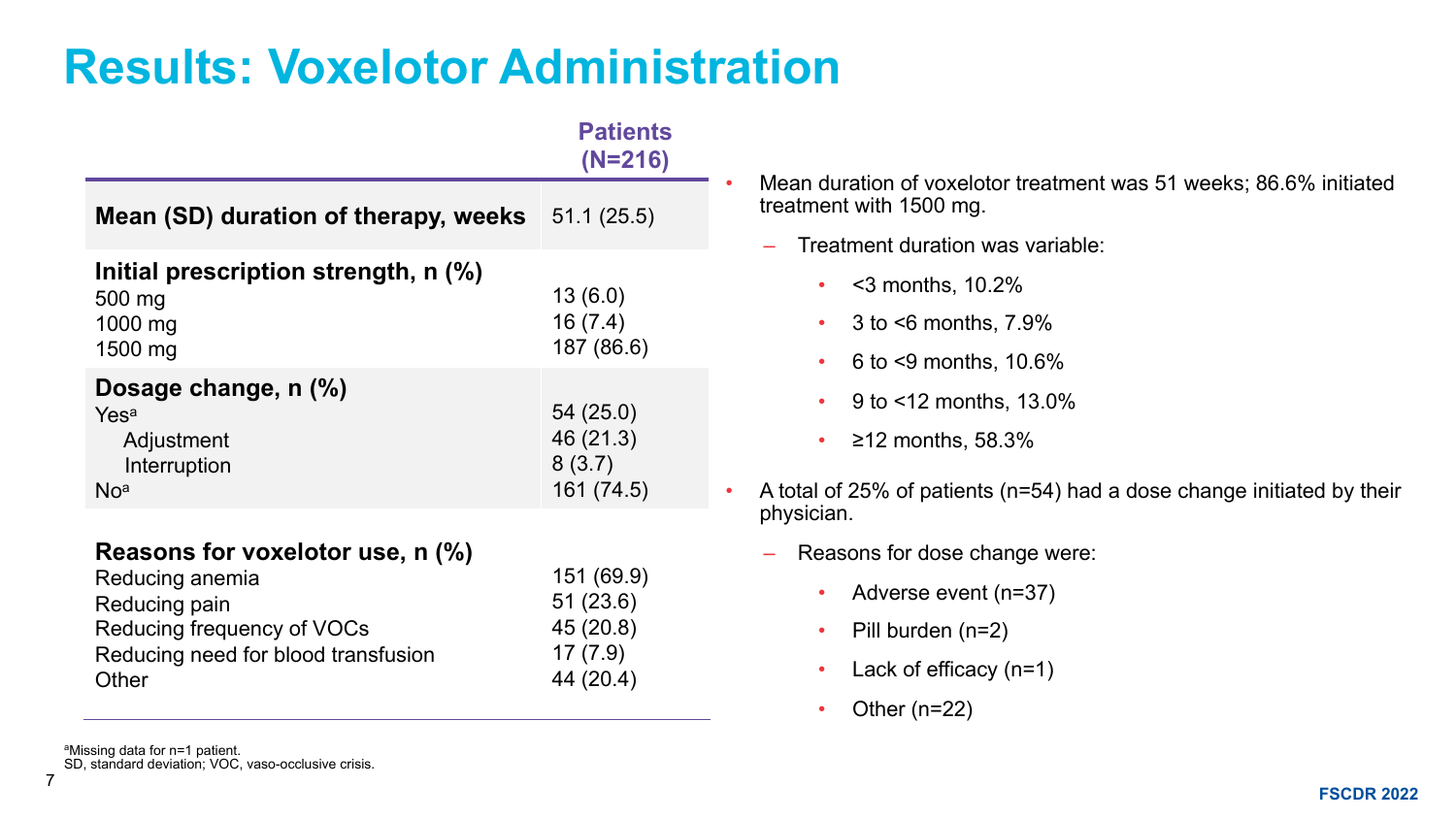# **Results: Improvements in Hb Levels With Voxelotor**

- Mean Hb levels remained elevated over the 12-month treatment period.
- **Hb Levels Increased and Were Maintained Per-Patient Peak Hb Change From Baselinea Over 12 Months of Voxelotor Use During the Study Period** 8 3 7 **Mean (SD) change from baselinea in**  Mean (SD) change from baseline<sup>a</sup> in<br>Hb, g/dL 2.5 Change from baseline in Hb, g/dL **Change from baseline in Hb, g/dL** 6 2 5 1.5 4 1 **0.6 0.8 0.6 0.7** 3 0.5 **Mean (SD) peak Hb<sup>b</sup></u>= 1.4 (1.61) g/dL** 2 0 1 -0.5 0 -1 -1 -1.5 -2 **n=198 3 months 6 months 9 months 12 months** -3 n=168 n=160 n=143 n=119 -4

Mean (SD) peak Hb increased from baseline by

1.4 (1.61) g/dL with voxelotor treatment.

aBaseline was defined as the mean of available measurements up to 1 year prior to initiation of voxelotor treatment. **bPeak Hb was defined as the highest post-baseline Hb value while on voxelotor treatment.** cWith recorded Hb 12 months post-treatment.

Hb, hemoglobin; HU, hydroxyurea; SD, standard deviation.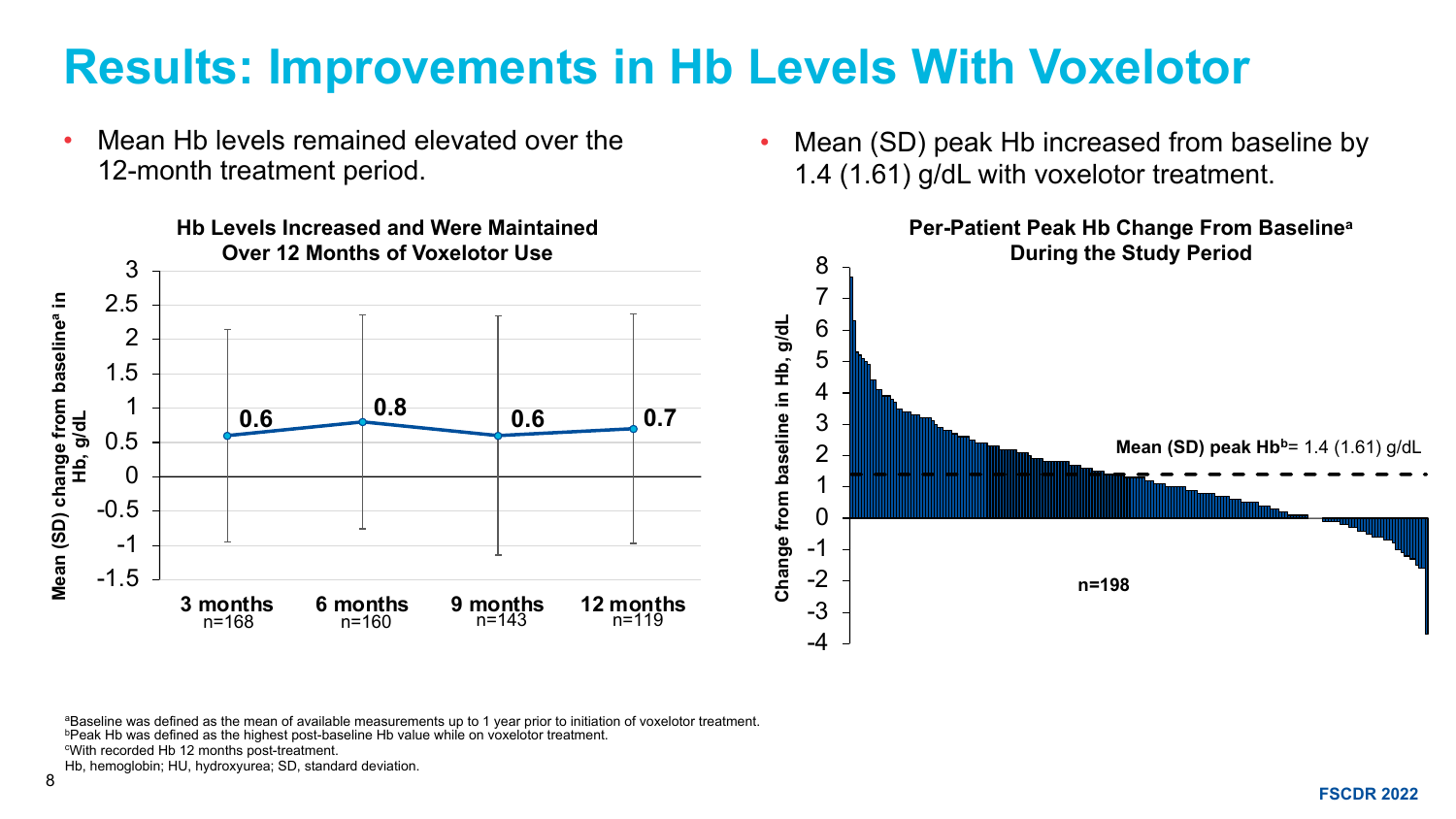### **Results: Reductions in Hemolytic Markers With Voxelotor**

• Mean indirect bilirubin and mean reticulocyte percentage remained decreased over the 12 months after voxelotor initiation.



aBaseline was defined as the mean of available measurements up to 1 year prior to initiation of voxelotor treatment. bNadir indirect bilirubin and reticulocyte percentage were defined as the lowest post-baseline values while on voxelotor treatment.

SD, standard deviation.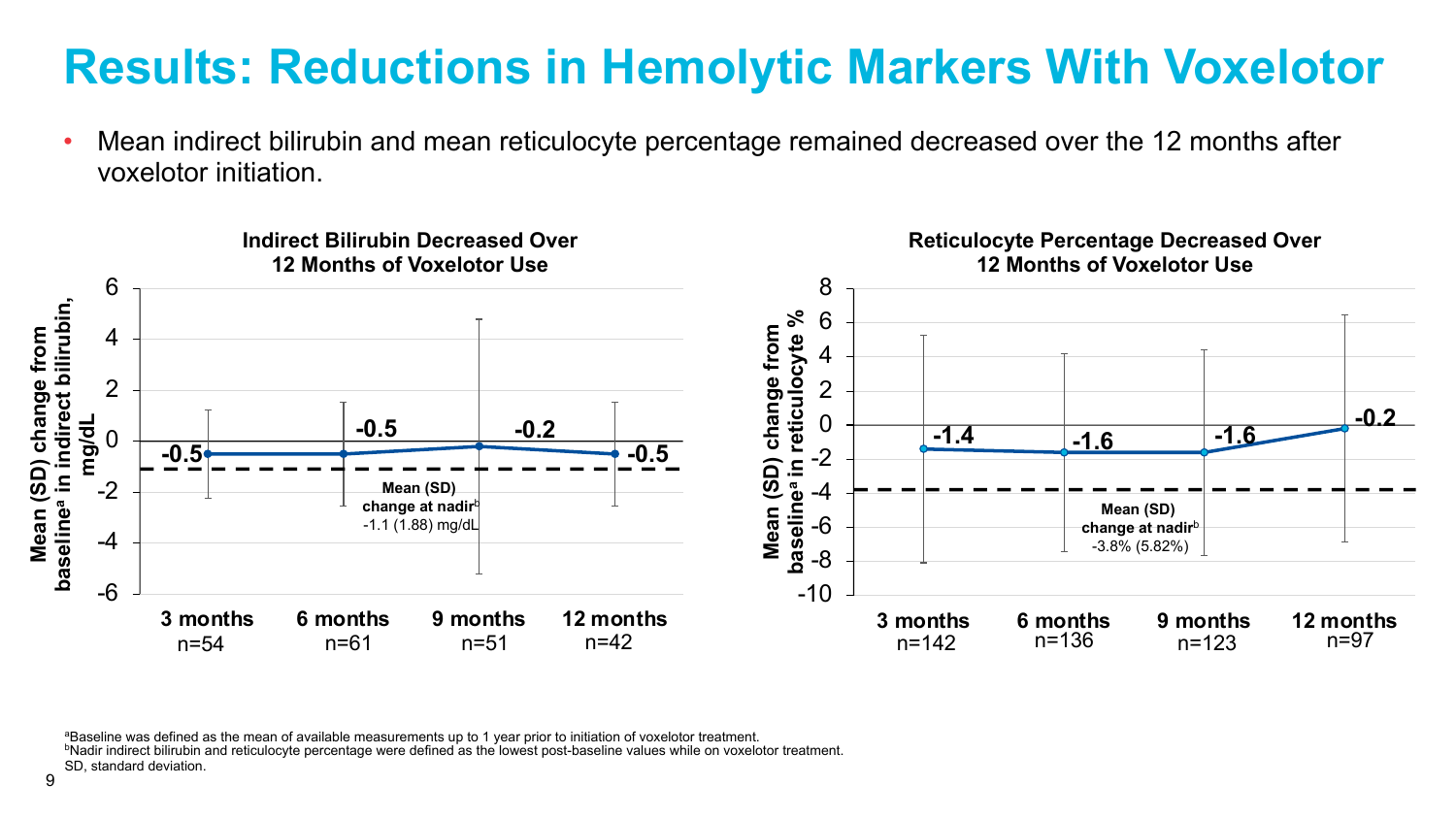# **Results: Safety and Tolerability of Voxelotor**

| TEAEs related to voxelotor treatment, n (%)                                                     | Patients (N=216)                          |
|-------------------------------------------------------------------------------------------------|-------------------------------------------|
| Total                                                                                           | 55(25.5)                                  |
| TEAEs related to treatment with ≥3% incidence<br>Diarrhea<br>Headache<br>Abdominal pain<br>Rash | 28 (13.0)<br>16(7.4)<br>7(3.2)<br>12(5.6) |
| TEAEs not related to SCD, n (%)                                                                 |                                           |
| Total                                                                                           | 80 (37.0)                                 |
| Severity of TEAEs, n (%) <sup>a</sup><br>Mild<br>Moderate<br>Severe                             | 32(14.8)<br>22(10.2)<br>25(11.6)          |
| <b>TEAEs of interest or leading to voxelotor dose modification or</b><br>discontinuation, n (%) |                                           |
| Total                                                                                           | 67 (31.0)                                 |
| TEAEs with ≥3% incidence<br>Diarrhea<br>Headache<br><b>Abdominal Pain</b><br>Rash               | 37(17.1)<br>27(12.5)<br>7(3.2)<br>14(6.5) |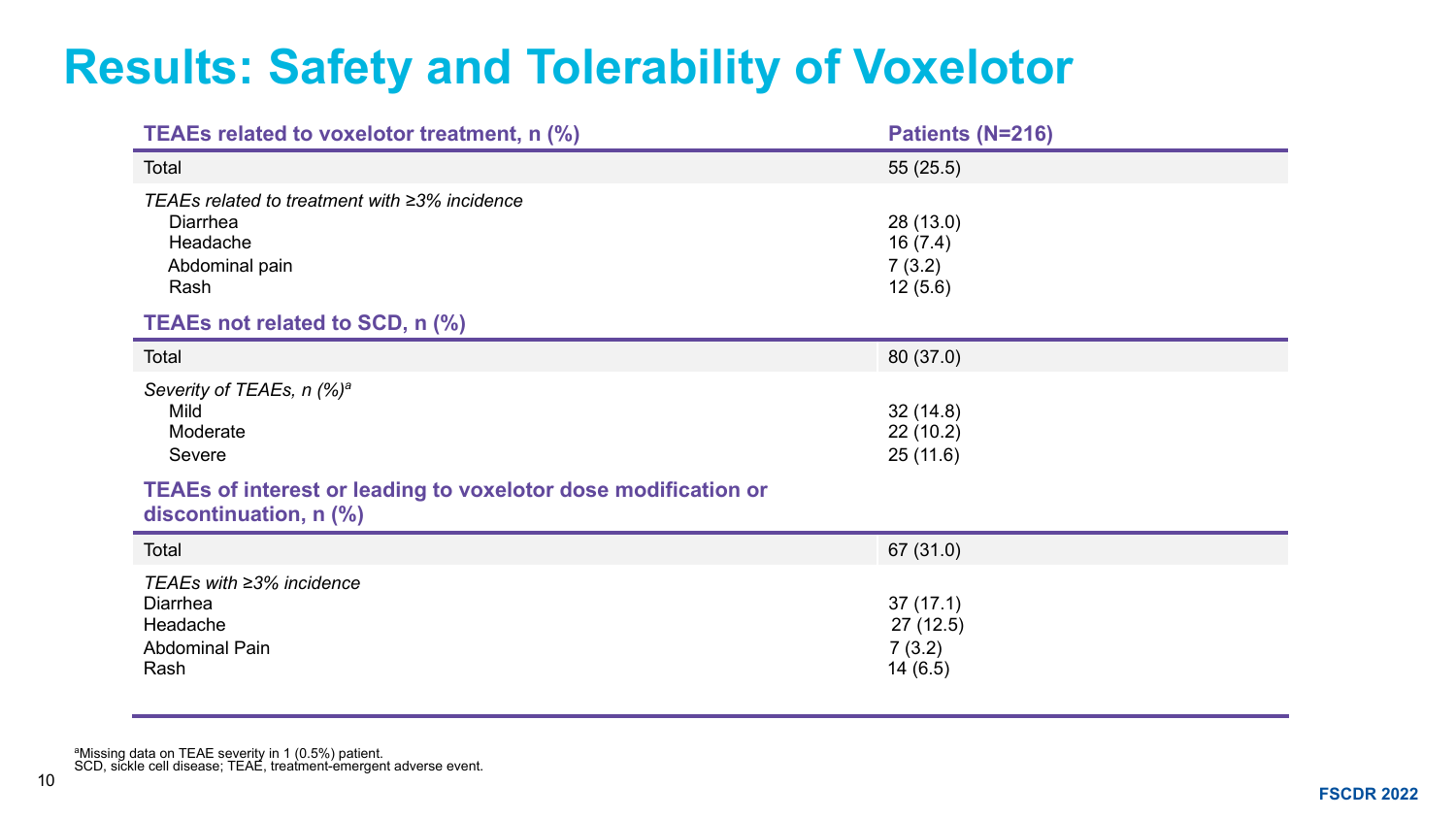## **RETRO Limitations**

- As with all retrospective studies, data were limited to those captured in medical records.
- Data in this study were limited to 9 clinical sites in the United States.
- The incidences of non-SCD-related adverse events in RETRO were lower from those observed in the phase 3 HOPE trial, which was likely due to the retrospective nature of this study in which AEs were not solicited.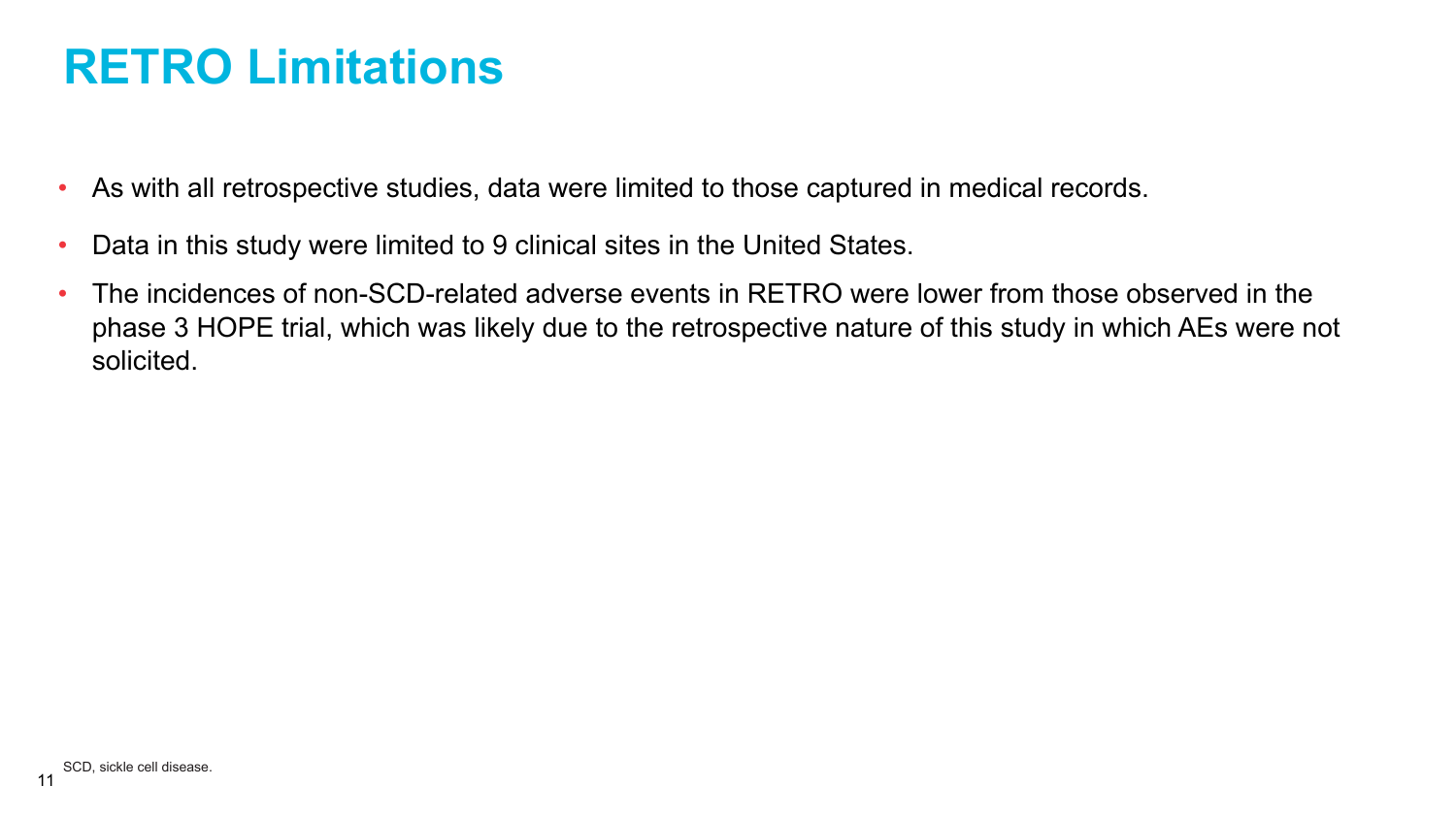#### **Conclusions**

RETRO is the largest multicenter study to collect and analyze retrospective data from patients with SCD treated with voxelotor in a real-world setting, providing essential information on the clinical use of voxelotor in patients aged ≥12 years.

Results were consistent with those of the pivotal HOPE trial, demonstrating that voxelotor increases Hb levels and decreases hemolytic markers in clinical practice.

Fewer than 40% of participants reported a TEAE unrelated to SCD, and most TEAEs were mild to moderate in severity; no new safety signals were identified.